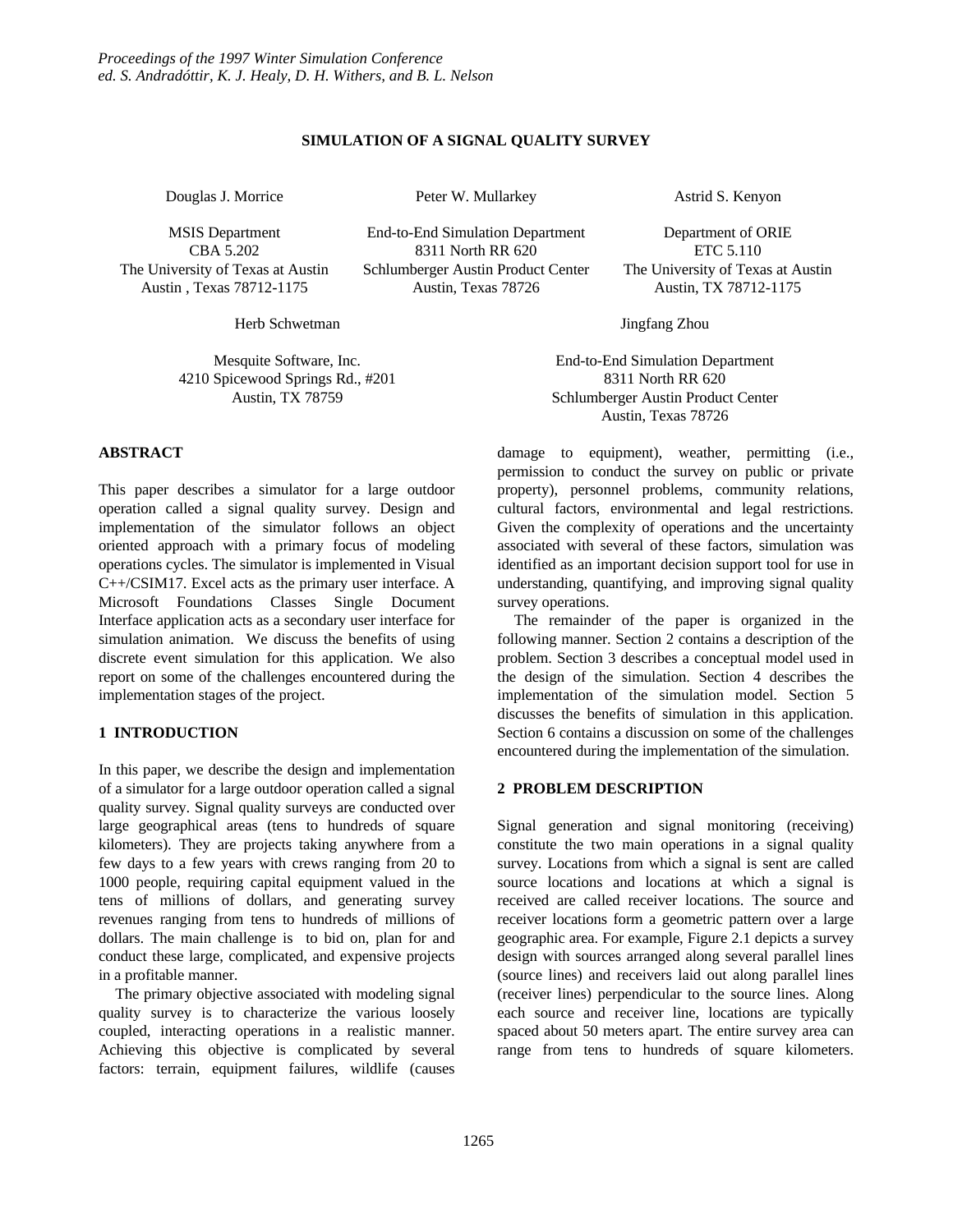

Figure 2.1: Signal Quality Survey

To conduct the survey, signals are sent by a signal crew from a sequence of source locations (one-at-a-time) to a sequence of overlapping receiver location sets. Figure 2.2 depicts two source locations along with their receiver location sets. Each set is enclosed in a rectangle centered on its corresponding source location. Source sequencing is a function of the design of the survey and user input on the partitioning of the survey into subsections. Surveys are partitioned because of receiving equipment constraints and physical and cultural obstacles on the survey. The signals are monitored by equipment at a set of receiver locations and then recorded by an acquisition system operated by a recording crew. Measurements from a single source location take less than a minute. Moving equipment from one receiver location set to the next can take several minutes or hours. To avoid signal sending delays, extra equipment is used to cover several receiver location sets ahead of the set required by the current source location. The acquisition system turns different receivers on and off so that the required receiver set is turned on for each source measurement.

Typically, there is not enough receiver equipment available to cover the entire survey area, so that equipment movement is needed. Receiver equipment consists of sensors, batteries to power the equipment, and cables to connect all the equipment together. The equipment is brought to location by transport vehicles. It is then installed (unpacked, laid out, and connected) by crews of workers called layout crews. The transport vehicles retrieve equipment from other parts of the survey where it is no longer required. However, before doing so, the equipment must be prepared (disconnected, rolled up, and packaged) by crews of workers called packing crews. The movement of receiver equipment is the most time and resource intensive operation on a signal quality survey. The goal of this operation is to move receiving equipment in a manner that does not impede signal generation production.

A signal quality survey contains a lot of equipment that needs to be kept in proper working order. Crews called trouble shooters are assigned to test and repair failed receiving equipment. They also perform other types of routine maintenance on the receiving equipment such as battery charging and replacement. Maintenance of other equipment such as transport vehicles is handled by mechanics personnel.

The overall operation of a signal quality survey involves the coordination between signal generation, recording, transport, layout, packing, and maintenance.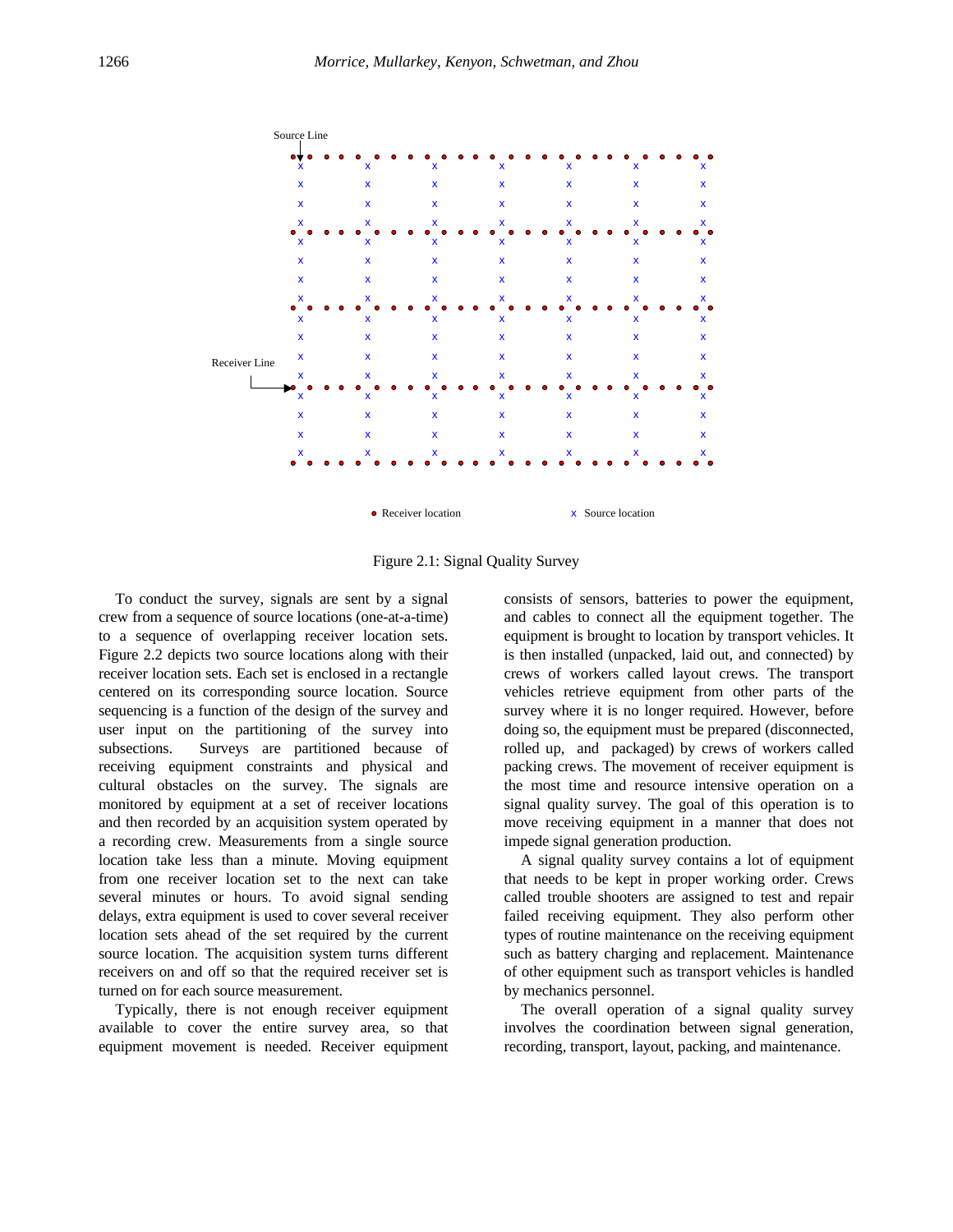

Figure 2.2: Source and Receiver Relationships

### **3 CONCEPTUAL MODEL**

We took an object oriented approach to design the simulation model (Joines and Roberts 1994). The objects fall into three main categories:

- i. Survey design or geometry.
- ii. Resources to conduct the survey operations.
- iii. Managers to coordinate the resources on a specified survey geometry.

The focus of this section will be the resource objects because they are dynamic objects (i.e., objects that perform operations in which simulated time elapses) that constitute the heart of the simulation model. Objects in categories (i) and (iii) are not dynamic but instead contain information on survey design and operations strategies. They will be discussed in more detail in the next section.

The main survey operations objects include:

- i. transport vehicles,
- ii. layout crews,
- iii. recording crew,
- iv. signal crews,
- v. packing crews,
- vi. trouble shooting crews,
- vii. mechanics personnel.

Each object contains one or more methods to model the activities (or operations) performed by the object in the simulation. In order to design these methods as well as to model interactions between the various objects, we identified operations cycles at three levels:

- i. for the entire duration of the survey,
- ii. daily,
- iii. for the objects involved in operations (e.g., transport vehicles, crews), both individually and collectively.

The survey duration operations cycle includes three phases: mobilization, signal generation and recording, and demobilization. At the beginning of a survey, all equipment is delivered to a base of operations camp (or base camp). Mobilization entails moving equipment from the base camp location to the field. Signal generation and recording is considered production time where signals are being sent and received. It also involves the movement of equipment to support these operations. Demobilization involves moving all equipment back to the base camp when it is no longer required on the field. It is important to note that the phases are usually overlapping. For example, it is generally the case that excess equipment is available for recording. Therefore, signal generation and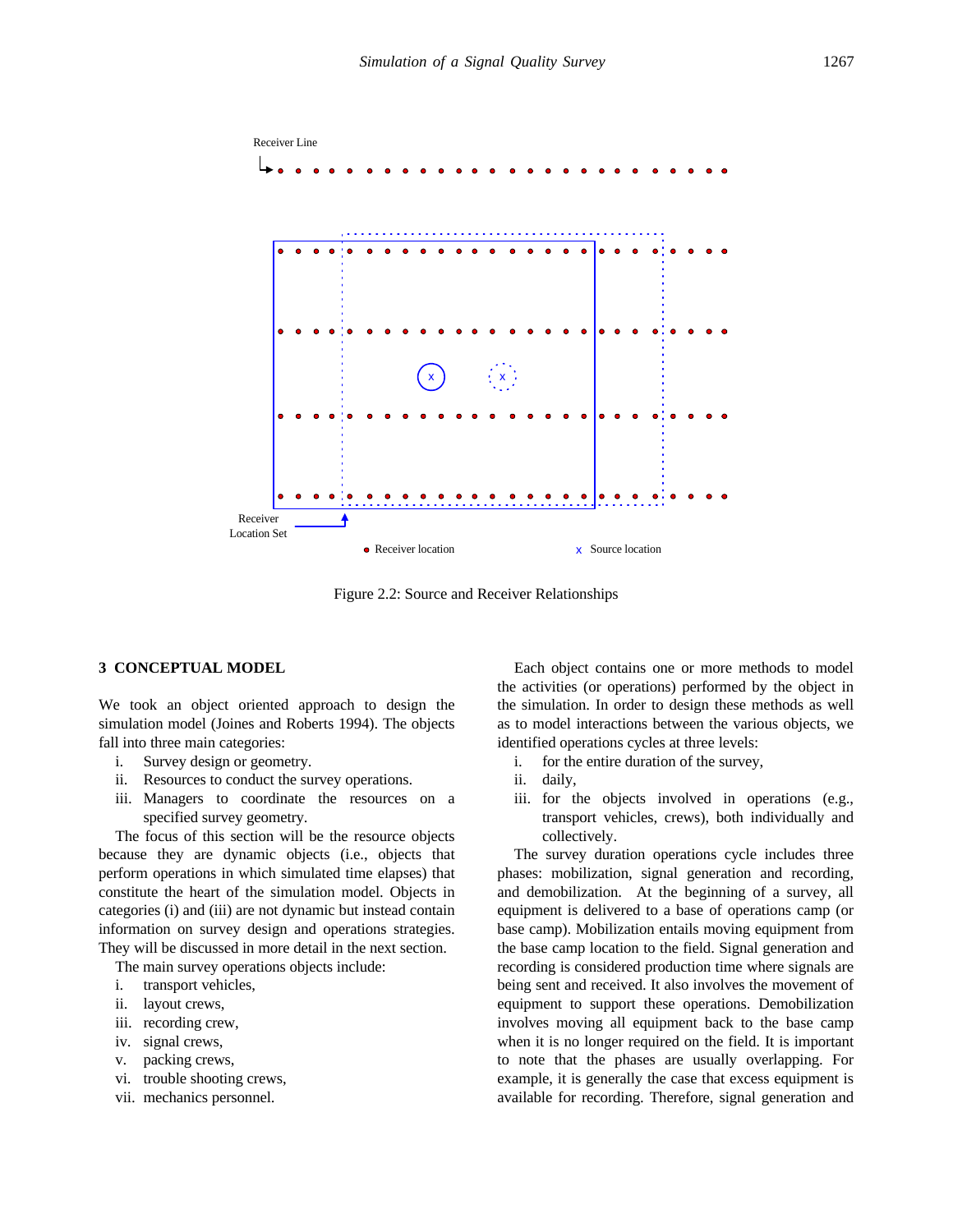recording may begin before all equipment has been moved out of the base camp, i.e. before the mobilization phase ends.

It is advantageous to explicitly consider the survey operations cycle because, in each phase, an object may be expected to perform different tasks or to behave according to different decision rules. For example, during signal generation and recording, a transport vehicle retrieves the minimum of how much equipment is required on a particular part of the survey and its capacity. During the demobilization phase the transport vehicle always retrieves its capacity in order to return equipment to the base camp.

A daily operation cycle exists because on most surveys operations cease at night. The daily operation includes morning startup, production, and evening shutdown. Startup includes such things as travel to the survey, turning on and testing the equipment, and diagnosing and repairing problems. Production includes all activities directly associated with signal generation and recording. Shutdown involves such things as preparing equipment for shutdown, refueling, logging data, and traveling back to base camp from the survey. Accurate modeling of the daily operations cycle is crucial because startup and shutdown (considered nonproductive operating hours) can account for a significant portion of the total operating hours each day.

At the lowest level, each object on a signal quality survey has its own operations cycle. For example, an operations cycle for a transport vehicle is shown in Figure 3.1. The cycle starts with the transport vehicle requesting a work assignment (or notifying a manager that it is available for work). When work becomes available, the transport vehicle is given an assignment. The assignment

entails pickup of equipment on one part of the survey and dropoff at another part. When the transport vehicle is free, another work request is made and the cycle repeats. Figure 3.1 depicts the most basic form of an operations cycle for the transport vehicle. It could be made more complicated (and realistic) by including scheduled maintenance (e.g., oil check, refueling) and unscheduled breakdowns and repairs.

Objects do not act in isolation on a signal quality survey. Rather they act in concert to form a larger operations cycle. For example, the objects that directly support shooting and recording form a larger operation cycle with the following five steps:

- i. transport vehicles pickup equipment prepared by the packing crews and drop off receiver equipment for installation by the layout crews.
- ii. layout crews install receiver equipment for eventual use by the recording crew.
- iii. a recording crew controls the sending of signals by the signal crews and records signals at a recording station.
- iv. signal crews send signals which are captured by an installed set of receiving equipment. After each signal, equipment no longer required at a receiving location is made available to the packing crews for pickup preparation.
- v. packing crews prepare available equipment for pickup by the transport vehicles.

Figure 3.2 summarizes the above sequence in an operations cycle diagram. The diagram depicts that each object cycles through its own local operations steps and forms a step in the larger operations cycle which represents the progression of the signal quality survey.



Figure 3.1: The Operations Cycle for a Transport Vehicle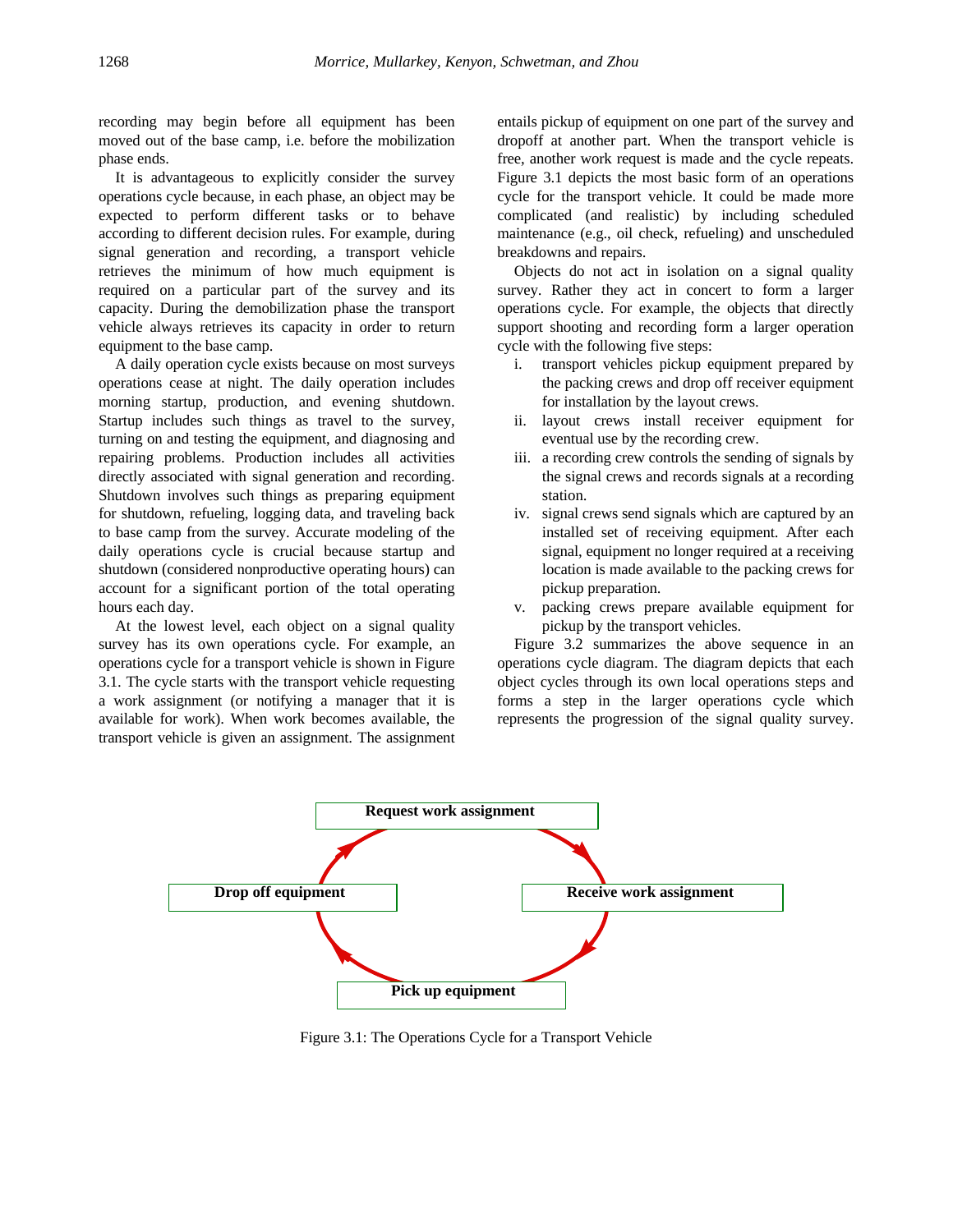Again, it is important to note that Figure 3.2 depicts the most basic operations cycle for the five objects that directly support signal generation and recording on the survey. It could be made more realistic by adding equipment failures and repairs and other contingency plans when uncertainties arise such as a change in the weather. Additionally, the cycle could also include two additional objects: trouble shooters and mechanics personnel. Although the latter are not directly involved in signal generation and recording, equipment failures can halt production. Therefore, in the simulation model, the operations cycle in Figure 3.2 is embellished to include equipment failures and repairs along with trouble shooters and mechanics personnel.

Modeling operations cycles at the object level facilitates the design, implementation, refinement, and evolution of the simulation model. For each object, the operations cycle model provides the basis for the method(s) that control(s) the object's behavior during the simulation. The larger operations cycle model formed by the objects working in concert (e.g., Figure 3.2) provides the basis for the core of the simulation model.

# **4 IMPLEMENTATION**

This section will discuss the software architecture used to organize the core simulator, the components used to implement that architecture and how they fit together, and the development tools used.

#### **4.1 System Architecture**

The overall architecture of the simulation model can be viewed as an example of the pipe and filter model (as described in Shaw and Garlan 1996). The basics of this design are that each operation or task is viewed as a filter that gets its input from an input stream and writes its output to an output stream. In this specific case the input stream is usually an ordered queue of receiver hardware and the output stream is an "order on entry" queue of the same type. One key aspect of this architecture is that it makes adding new operations or tasks reasonable, since as long as they know how to read from an ordered queue and write to another ordered queue, integration is quite simple and focused.

#### **4.2 Components and Relations**

There may be several ways to view the composition of the simulation model. One way is to consider the simulation as being composed of three types of objects: geometry ones that represent the basic geometric information about the survey (e.g., receiver and sources locations and lines, size of active area); resources - ones that relate to the resources available to do the survey (e.g., number of vehicles, number of crews); and finally the managers ones that use the available resources to act on the specified geometry to get the survey done.



Figure 3.2: A Cycle for Shooting and Recording Operations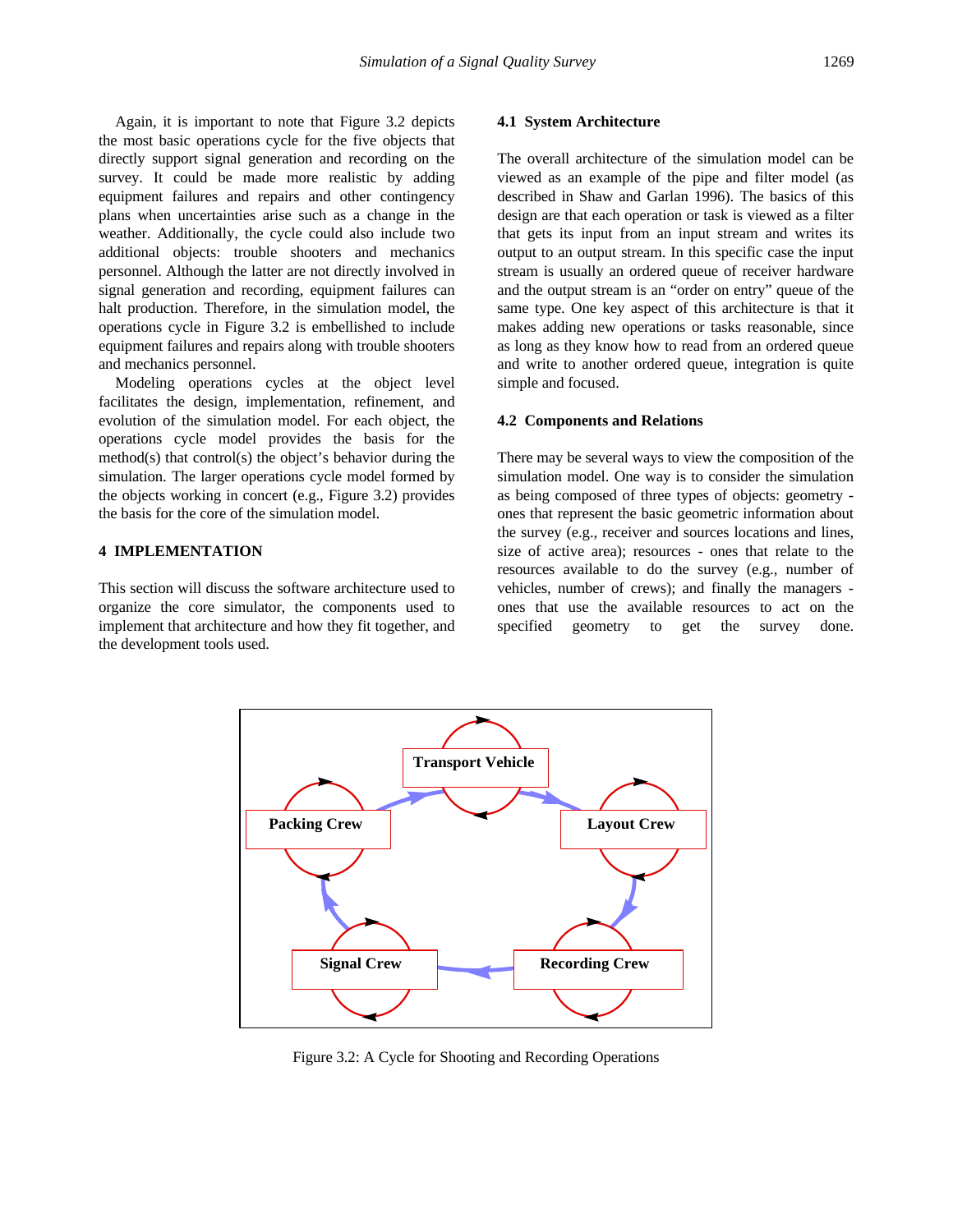The data in the geometry classes are considered the fixed infrastructure on which the simulation is performed (i.e., these data are not subject to change during the execution of a simulation). Survey designs are not generated by the simulator but by separate off-the-shelf software packages. This software generates a design and writes it using an industry standard format to a data file that is read by the simulator.

The group of classes that embody the link between the survey geometry and the actual project resources can all be thought of as Managers. Their basic role is to coordinate their task by looking for an available crew and the resources that crew needs to do their task, and fusing those two together to achieve that task. As an example, the PackingManager looks at the ordered queue of equipment to be packed, and when it gets to a certain level, looks for an available crew that can do Packing, and dispatches that crew to handle that set of equipment. This same idea of looking at two queues, and dispatching tasks is common in the packing manager, vehicle manager, layout manager, and recording manager. It should be noted that the order in which source locations are visited is not a dynamic or managed aspect of the simulator. This overall processing order is based solely on geometric information (the survey design and optional user partitioning of the survey).

In our implementation of the simulation model, we attempted to separate major policies (or strategies) from the mechanism of the simulation model.

# **4.3 Overview of Simulation Components and Development Environment**

Figure 4.1 depicts the architecture of the simulator. The simulator runs on a PC platform in Windows 95 since this is the platform of choice for field personnel. Excel constitutes the main user interface because field personnel are currently using Excel to support their operations. In fact, much of the data required to drive the simulator

already exists in Excel spreadsheets. The user is able to set all simulation parameters and run controls, and invokes the simulator from Excel.

The simulator running behind Excel was implemented in Visual C++ in the Microsoft Development Environment as a Microsoft Foundations Classes (MFC) Application (Microsoft Corporation 1995). In addition, CSIM17, a library of  $C++$  routines for discrete event simulation, constitutes the simulation engine (Mesquite Software, Inc. 1994). When the simulator is invoked, it reads data from Excel and information on the survey design from the survey data file.

CSIM17 provides the core functionality for a process interaction approach to discrete event simulation. CSIM17 was used because as a library of C++ classes and methods it could be integrated into our overall application and by its component-nature, it is flexible. The main features that were used include support for processes, and events and messages to coordinate and communicate between processes. Additionally, CSIM17 is fast, which is an important feature for simulating large surveys. A simulation environment might have been selected but none were found that supported a problem of this type (open field logistics) and scale.

The animation interface is a MFC Single Document Interface (SDI) application. It displays the progress of the simulation from a bird's eye view of the survey. It also displays other information on the simulation in the form of messages and statistics. Once the simulation is complete, the animation interface permits the user to save the simulation results back to Excel. Additionally, the user can load new parameter values from the spreadsheet for subsequent simulation runs.

Once the simulation results are back in Excel, the user can use this information to embellish other models already resident in the spreadsheet. In addition, the data is available for analysis using the extensive statistical and graphics capabilities available in Excel.



Figure 4.1: Simulation Components and Data Connections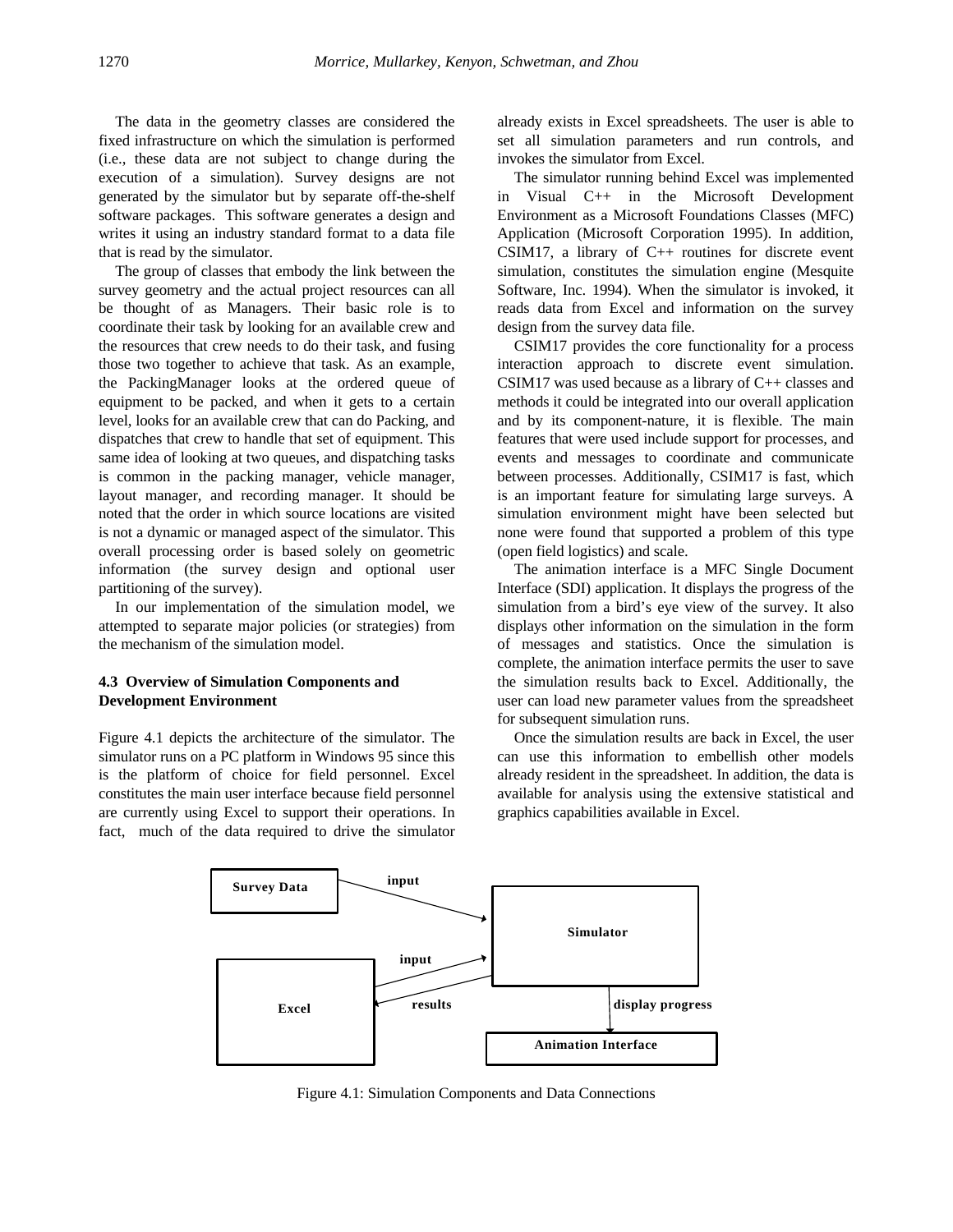# **5 BENEFITS**

The simulation model improves the planning and operations of a signal quality survey in a number of ways. In particular, simulation:

- 1. provides a more accurate quantification of survey duration times than the current modeling approaches. Current approaches include spreadsheets (primary) and project planning tools (secondary). Neither methodology can accurately model the complex operational details of a signal quality survey like simulation. Therefore, a properly designed and calibrated simulation will provide improved estimates of the duration of surveys. Better estimates directly impact the bottom line by enabling a decision maker to construct more accurate bids for a survey.
- 2. provides a better way to account for uncertainty. Current spreadsheet models use point estimates to quantify operational tasks such as signal crew movement times. The uncertainty associated with these tasks is incorporated into aggregate correction factors (e.g., terrain adjustment factor) which are used to adjust the spreadsheet model results. With simulation, uncertainty in such things as crew and vehicle movement times, and equipment failures and repairs can be directly incorporated into the model using probability distributions. The latter is a much more accurate way to account for uncertainty. Overall, simulation will provide a better way for decision makers to quantify and manage risk.
- 3. permits what-if or scenario analysis. Simulation will create new opportunities for experimenting with different design and operating strategies. This includes consideration of different types of survey designs, different source sequencing strategies, different resource allocation strategies, and different decision rules. Based on points (1) and (2), spreadsheets models cannot handle this task. Additionally, experimentation in the field is too costly.
- 4. permits the examination of complex interaction effects from simultaneously changing policies or input parameters (both will be referred to as factors). Experienced field personnel might be able to predict the effect of changing a single factor (e.g., an increase in the number of transport vehicles). However, it is much more difficult, even for experienced personnel, to predict the effect of changing multiple factors simultaneously (e.g., increase equipment, vehicles, and crews simultaneously). Simulation can be used to explore and quantify the benefits of such changes.

# **6 CHALLENGES**

From this start, this project has received a tremendous amount of management support. In total, project personnel were able to visit around ten survey sites. Historical data from several surveys were sent from the field. Additionally, about two dozen field operations and engineering personnel provided input used to design and test the simulator. Finally, some key field personnel participated in an in-house course on discrete event simulation in the summer of 1996 in order to better understand the technology being used in the simulator. However, the project has not been free from challenges.

The biggest challenge involved the acquisition of data to drive the simulator. In particular, data on certain activities times (e.g., the movement times of crews), and on equipment failure and repair time was onerous to obtain in appropriate form and resolution. In some cases, the data was nonexistent and difficult to obtain (e.g., the movement times of crews on extremely rough terrain or in dense foliage). In other cases, although the technology was in place to collect the data, it was not being reported and/or archived properly due to lack of adequate resources. Finally, certain data that had been historically collected and archived was not at the right level of granularity for operations modeling (e.g., data that had been collected for financial reporting). Fortunately, many of these problems should be corrected in the near future since most of the technology required to record and archive good data for the simulator is already in place.

The other challenge is ongoing. The simulator will have a profound impact on the business of planning and conducting signal quality surveys. It will affect the way in which operations data is collected and archived (re last paragraph), it will change the way people model operations and model uncertainty (see Section 4.1), and it will generate results that will impact the way people make decisions. On the latter point, the simulation will enable decision makers to explicitly incorporate uncertainty into their decision making because simulation generates probability distributions estimates rather than using adjusted point estimates. Such changes are bound to take time to implement, perfect and integrate into the culture.

# **ACKNOWLEDGEMENTS**

The authors would like to thank Peter Highnam and Ruven Brooks for their contributions to this work.

### **REFERENCES**

Joines, J. A. and S. D. Roberts. 1994. Design of Object-Oriented Simulations in C++. In *Proceedings of the 1994 Winter Simulation Conference Proceedings,* ed.